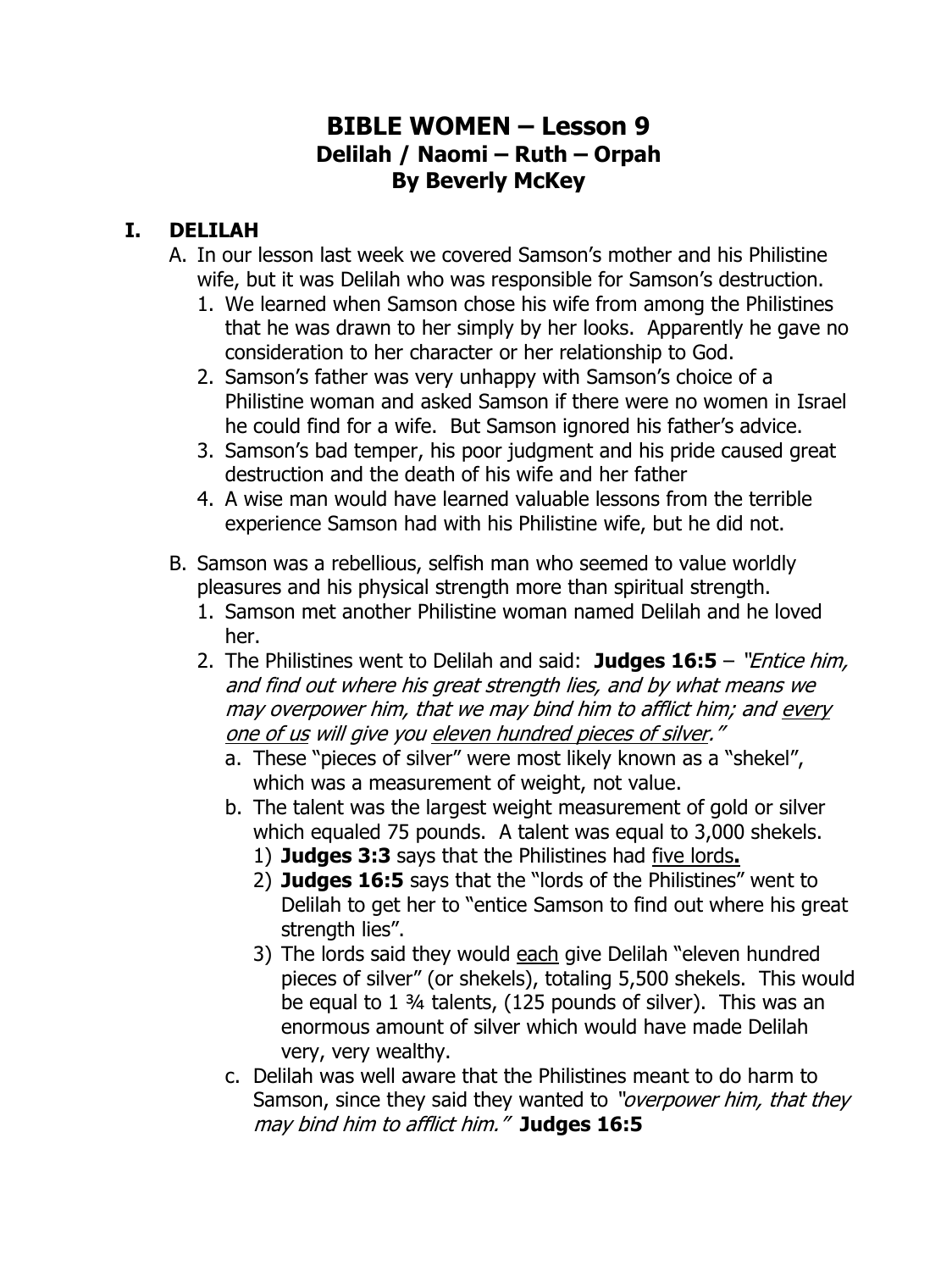- 3. Delilah made her choice between Samson and the wealth promised to her and she began immediately questioning Samson as to the source of his strength.
	- a. **Vs. 6** Delilah said, "Please tell me where your great strength lies, and with what you may be bound to afflict you."Oddly, Delilah was not even subtle with her questions.
	- b. Samson's response was to play games with her, so he said, "if they bind me with seven fresh bowstrings, not yet dried, then I shall become weak, and be like any other man." **Vs. 7**
		- 1) The Lords of the Philistines brought her seven bow strings, not yet dried, and she tied Samson with the strings.
		- 2) The Philistine lords were lying in wait in Delilah's room so when she tied Samson she said, "The Philistines are upon you, Samson!"
		- 3) Samson easily broke the bowstrings so Delilah knew that was not really the secret to his strength. **Vs 8-9** These verses do not indicate that the Philistines ever came out of hiding or that Samson fought them. Apparently they were just watching to see the results of the experiment. Otherwise, surely Samson would not have continued to play the games with Delilah about his strength.
	- c. Delilah was angry with Samson and said, "You have mocked me and told me lies. Now please tell me what you may be bound with."
		- 1) Again Samson played games with her saying, "*if they bind me* securely with new ropes that have never been used, then I shall become weak, and be like any other man."
		- 2) Delilah took new ropes and bound him with them and again she said, "The Philistines are upon you, Samson!" **Vs. 12**
		- 3) Again, the Philistines were hiding in Delilah's room, but Samson broke the ropes on his arms as if they were threads.
	- d. Delilah was angry again accusing Samson of lying to her and mocking her. She insisted that he tell her how he could be bound.
		- 1) Samson tricked her for the third time saying, "If you weave the seven locks of my head into the web of the loom..." **Vs. 13**
		- 2) So Delilah wove Samson's hair into the loom while he slept then she shouted, "The Philistines are upon you, Samson!".
		- 3) Samson awoke when she shouted and pulled his hair from the loom.
	- **e.** Then Delilah played the victim saying, "How can you say, 'I love you' when your heart is not with me. You have mocked me these three times, and have not told me where your great strength lies." **Judges 17:15**
		- 1) Delilah continued to press him until his "soul was vexed to death."'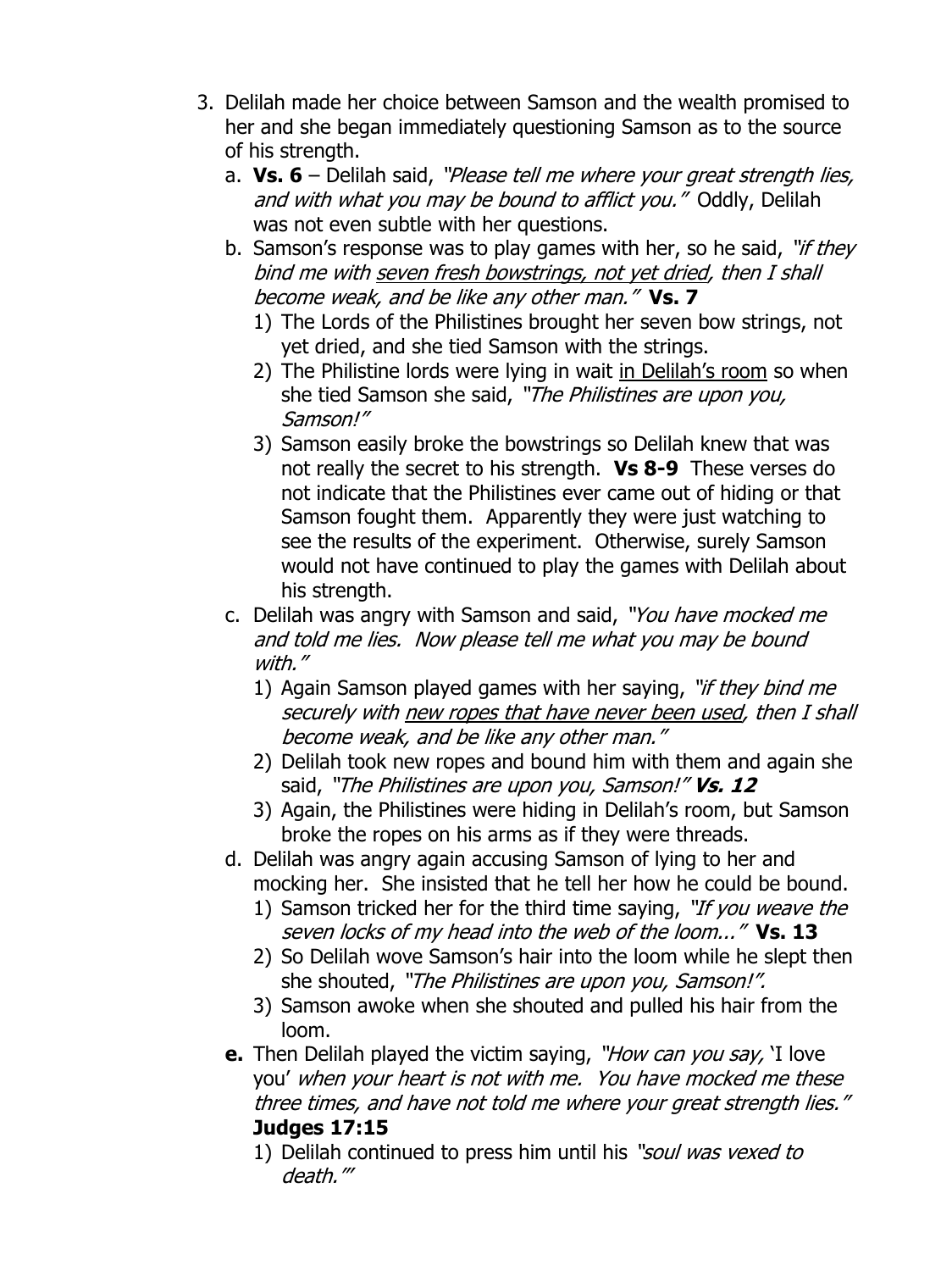- 2) Not being a man of great patience or good judgment, Samson told Delilah the truth
- 3) **Judges 16:17** "No razor has ever come upon my head, for I have been a Nazirite to God from my mother's womb. If I am shaven, then my strength will leave me, and I shall become weak, and be like any other man."
- f. When Delilah saw that he had told her the truth at last, she sent word to the Lords of the Philistines saying, "Come once more, for he has told me all his heart."
	- 1) The Philistines came and brought the money to Delilah. **Vs. 18**
	- 2) Delilah lulled Samson to sleep on her knees and called for a man and had him shave off the seven locks of his head. (Apparently Samson's hair was either tied or braided into seven strands of hair.)
	- 3) **Vs. 19** said that Delilah "began to torment him, and his strength left him.
	- 4) Finally Delilah shouted, "The Philistines are upon you, Samson!", and Samson awoke from his sleep and said, "I will go out as before, at other times, and shake myself free.", but he did not know that the Lord had departed from him.
- g. The Philistines took him and put out his eyes, and brought him down to Gaza.. There they bound him with bronze fetters, and he became a grinder in the prison.
	- 1) While Samson was a prisoner, his hair began to grow again.
	- 2) The Philistines gathered together to offer a great sacrifice to their false god, Dagon. They rejoiced and said, "Our god has delivered into our hands Samson, our enemy!"
	- 3) During their celebration, the Philistines called for Samson to be brought to them so they could mock him.
	- 4) Samson was led in by the hand and placed between the pillars that supported the temple where they celebrated.
	- 5) The temple was full of men and women, including all of the Lords of the Philistines. About 3,000 were on the roof watching Samson while they made him perform for them.
- h. Samson was no longer full of pride. He had been humbled before his enemy and he called upon the Lord saying, "O Lord God, remember me, I pray! Strengthen me, I pray, just this once, O God, that I may with one blow take vengeance on the Philistines for my two eyes!" **Judges 16:28**
	- 1) Samson took hold of the two middle pillars which supported the temple, and he braced himself against them.
	- 2) Samson said, "Let me die with the Philistines.!" And he pushed with all his might, and the temple fell on the lords and all the people who were in it.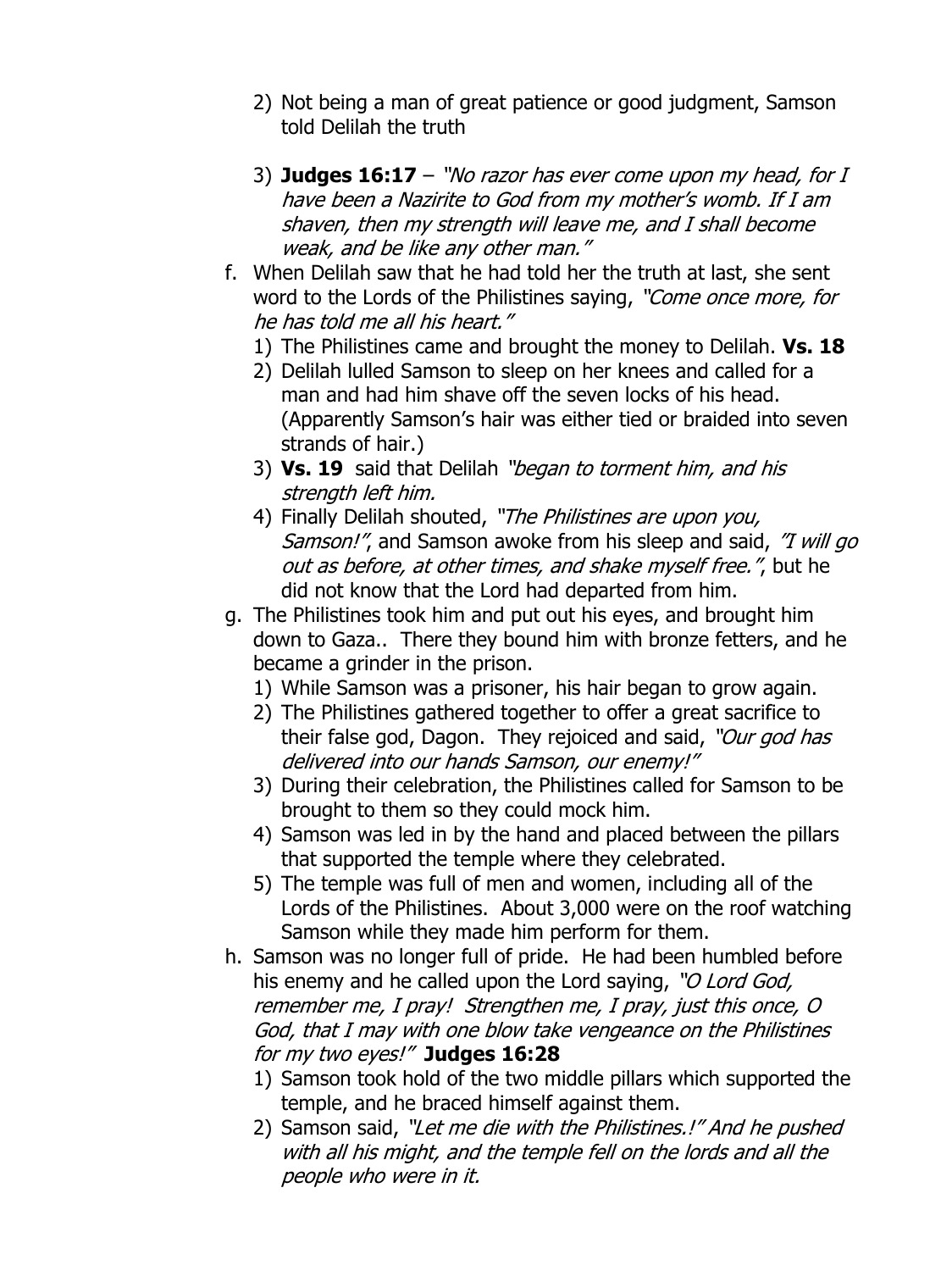- 3) The number that Samson killed at his death were more than he had killed in his life. Samson had judged Israel for twenty years.
- C. Samson was a Nazirite. One whose life was to be devoted to the service of God from his birth.
	- 1. Samson's parents were godly people who prayed to be given the wisdom to raise their son in the way God wanted them to.
	- 2. Unfortunately, Samson did not follow the teaching of his parents. Instead he chose that which brought immediate gratification to his lust and pride.
	- 3. Samson never developed the self-control he needed to be a leader in Israel who could inspire an army to defeat the enemies of God as a warrior.
	- 4. Samson trusted in his own strength and he used it to satisfy his own anger against those who offended him personally.
- D. Samson satisfied his own passions with idolatrous women from the Philistines rather than choosing a godly woman from among the people of God.
	- 1. Delilah was an idolater, which on its own made her an unfit companion for Samson.
	- 2. It was obvious to the Philistines that Delilah did not love Samson since they were not afraid to approach her with their plan to capture Samson.
	- 3. Perhaps they also knew that greed was her weakness.
	- 4. Money was very important to Delilah and she was willing to betray Samson for a large sum. She was a perfect example of the teaching in **I Timothy 6:10** -- "For the love of money is a root of all kinds of evil, for which some have strayed from the faith in their greediness, and pierced themselves through with many sorrows.
	- 5. Delilah was a master manipulator. Her charms were not wasted on Samson, whose weakness was a pretty woman.
	- 6. Manipulators cannot respect God's authority because they are too busy working out their own plans to submit to God's will.
	- 7. I am amazed that Samson never seem suspicious as to why she wanted to know his secret. Apparently, he didn't take her questions seriously, since he played games with her making up a different story each time.
	- 8. Delilah was not only devious and greedy, she was cruel as well. **Judges 16:19** says that after she had Samson's hair shaved off, "she began to torment him". She was not in the least sympathetic to Samson, knowing what evil plan the Philistines had in store for Samson.
	- 9. Apparently Samson did not value the special gift God had given him, since he eventually told her the truth.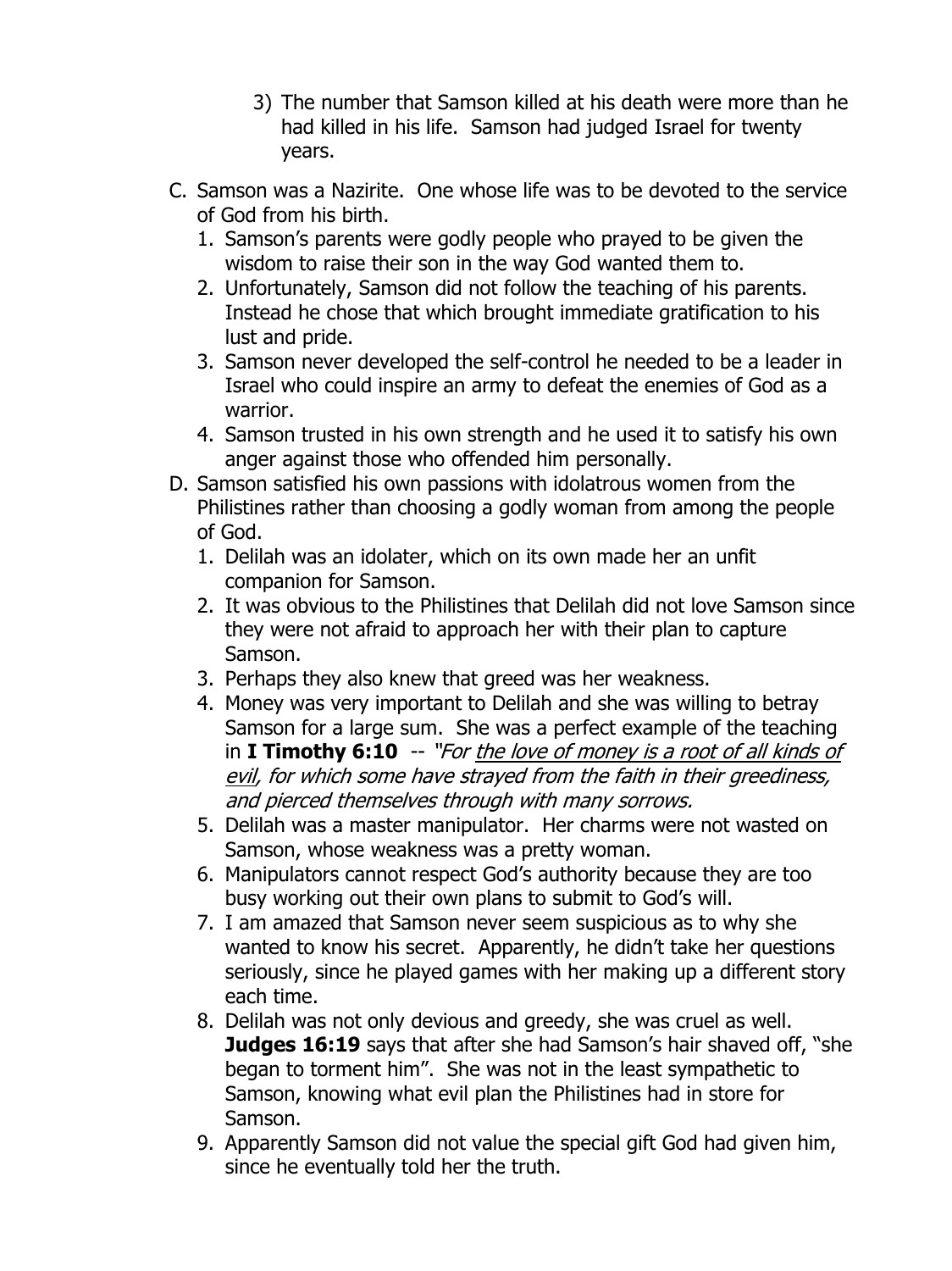- E. The most essential lesson to be learned from Samson's life is found in **I Corinthians 15:**33 – "Do not be deceived: "Evil company corrupts good habits."
	- 1. Samson never learned to choose good companions.
	- 2. This is a lesson that we simply must teach our children today.
	- 3. Why would a Christian choose his closest companions from among people who do not share his love for God and the church?
	- 4. How can we have much in common with those who do not share the one thing that guides our lives.
	- 5. Of course God knew from the beginning that His people were in danger of being corrupted by the world, which is why He commanded the Israelites NOT to make treaties with the heathen nations NOR should they marry anyone outside the nation of Israel.
	- 6. In fact we are specifically taught this lesson in the New Testament as well:
		- a. **[2 Corinthians 6:14](https://www.biblegateway.com/passage/?search=2%20Corinthians%206:14&version=NKJV)** "Do not be unequally yoked together with unbelievers. For what fellowship has righteousness with lawlessness? And what communion has light with darkness?
			- While this verse is commonly applied to the marriage bond, it also applies to any relationship in which we are greatly influenced, such as business partners, best friends, etc.
		- b. **Galatians 6:10** " 10 Therefore, as we have opportunity, let us do good to all, especially to those who are of the household of faith."
		- c. **Romans 12:10** "<sup>10</sup> Be kindly affectionate to one another with brotherly love, in honor giving preference to one another;"
	- 7. These verses are not just suggestions for a happy life, they are commandments – yet it should be the easiest of commandments to obey. Our love for one another proves also our love for God.
		- **I John 4:20** "If someone says, "I love God," and hates his brother, he is a liar; for he who does not love his brother whom he has seen, how can he love God whom he has not seen?"
	- 8. How very different Samson's life might have been if he had "preferred" the people of God over the sinful pleasures the Philistines women had to offer.

## **II. NAOMI AND RUTH – The book of Ruth**

- A. The book of Ruth tells the story of two women who were connected, not by blood, but by their hearts. The importance of their relationship is attested to by the fact that God inspired the author (most likely Samuel) to record this account for the benefit of future generations.
	- 1. The time period of this book is given in the first verse. "The days" when the judges ruled..." Some scholars say it fits between chapters 12 & 13 of Judges.
	- 2. A famine plagued the land in Israel, so Elimelech took his family from Bethlehem to Moab. He took his wife Naomi, and their two sons Chilion and Mahlon.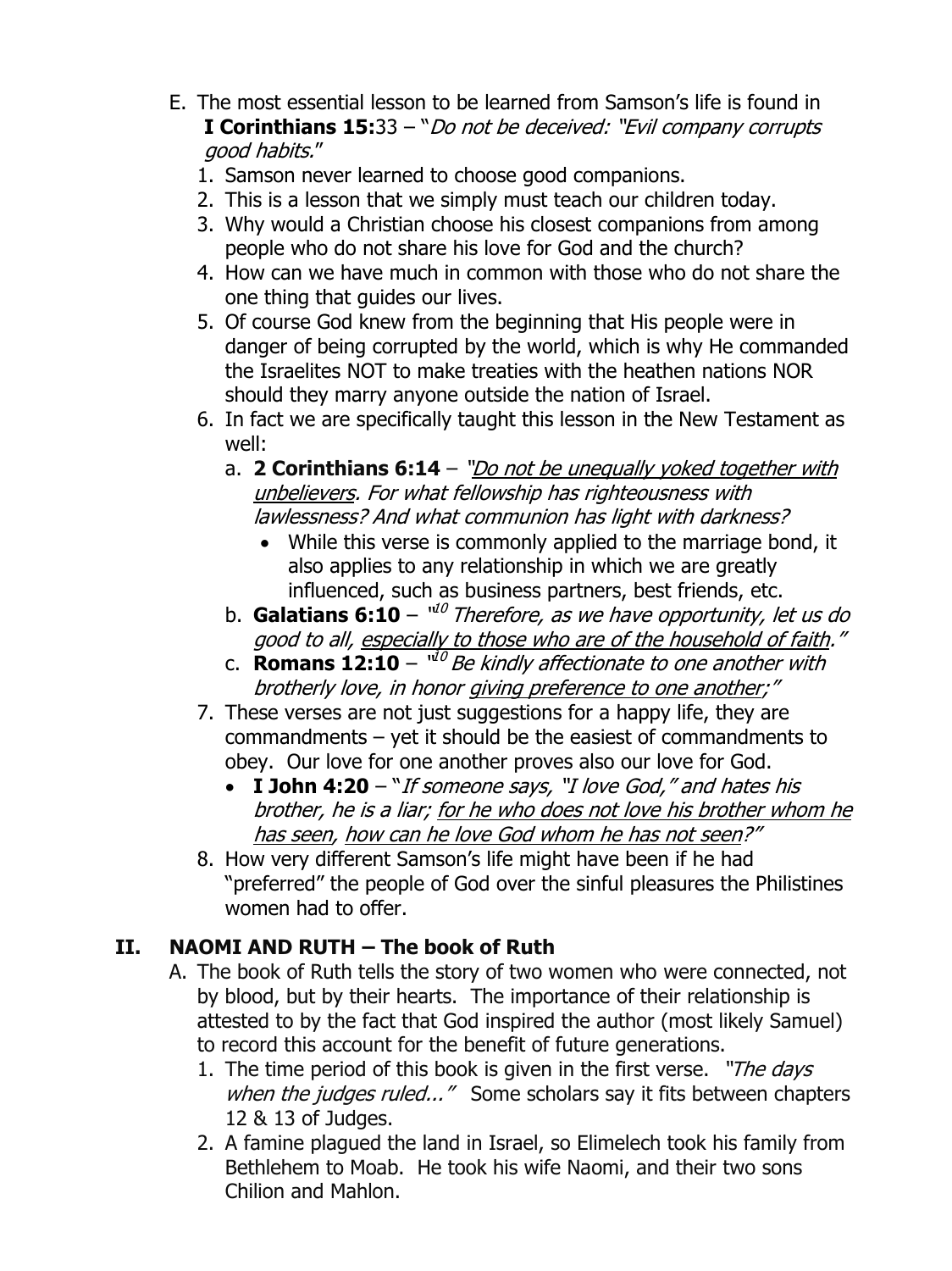- 3. Moab was approximately 60 miles southeast of Bethlehem. The Moabites were descendants of Lot and his daughter. They worshipped the pagan god called "Chemosh" and they were perpetual enemies of Israel.
- 4. Sometime after moving to Moab, Elimelech died and left Naomi and her two sons. The sons later married Moabite women and they lived in Moab about ten years. **Ruth 1:1-5**
- 5. Naomi's sons also died in Moab.
- 6. When Naomi learned that the famine had ended in Bethlehem, she determined to return to her homeland and her daughters-in-law, Orpah and Ruth, went with her for a while.
	- a. Naomi encouraged her daughters-in-law to go back to their families where they could find husbands and have a full life. Naomi asked God to bless them because they had been good wives to her sons.
	- b. Both Orpah and Ruth refused to go back, but Naomi discouraged them again from going with her.
- 7. Naomi felt despair and bitterness because she believed that the Lord had turned against her, since both her husband and her sons been taken from her.
	- a. She may have believed that this was her punishment for leaving Bethlehem and going to a pagan land.
	- b. Even so, Naomi loved her daughters-in-law and did not want them to suffer because of her, so she encouraged them to go back to their families.
- 8. Naomi reminded the women that she was old and would not bare any more sons, and even if she could, it was illogical to expect these women to wait until they were grown, so they could marry her sons widows (according to the Levirate law – where brothers were obligated to marry the widows of any brother who died without having any children.) This law is given in **Deuteronomy 25:5-10**.
	- a. After this Orpah kissed Naomi and went back to her family; but Ruth refused to leave Naomi saying: **Ruth 1:16-17** "Entreat me not to leave you, or to turn back from following after you; for wherever you go, I will go; and wherever you lodge, I will lodge; your people shall be my people, and your God, my God.  $^{17}$  Where you die, I will die, and there will I be buried. The LORD do so to me, and more also, if anything but death parts you and me."
	- b. This statement is one of the most beautiful professions of love ever written. It is often used in wedding ceremonies today.
- 9. Naomi and Ruth continued the journey until they arrived in Bethlehem. All the people of the city were excited to see Naomi again. **Ruth 1:19**
	- a. Naomi explained that her life had been bitter since her husband and both of her sons had died in Moab.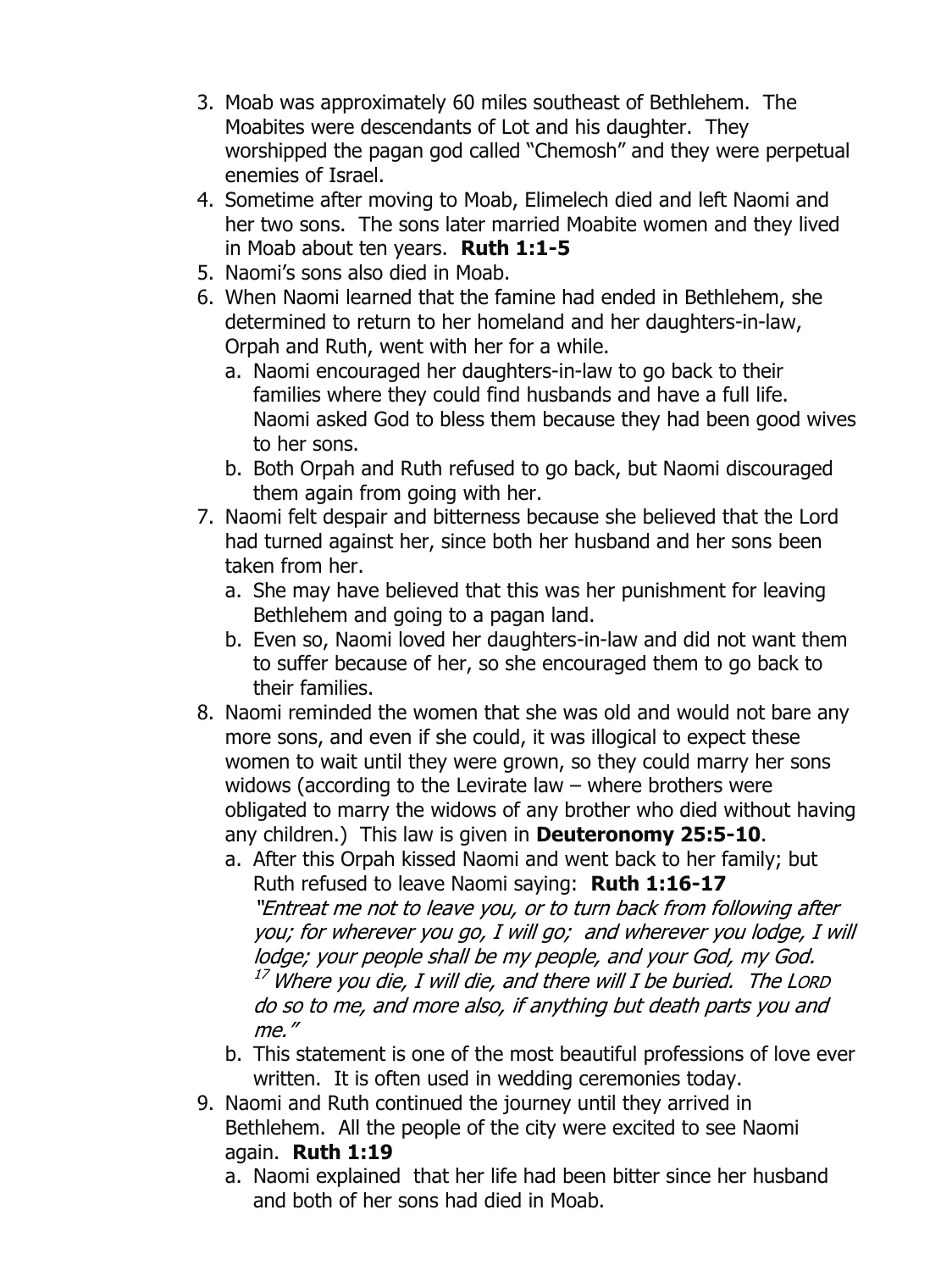- b. Naomi said, "I went away (from Bethlehem) full, and the Lord has brought me back empty. The Lord has brought calamity upon me
- c. Naomi could not know that God was using these events as part of the process of establishing the family among the children of Israel who would eventually bring about the birth of the Messiah.
- d. They arrived in Bethlehem at the beginning of the barley harvest.
- B. Also living in Bethlehem was a man of great wealth who was a relative of Naomi's husband. His name was Boaz. **Ruth 2:1**
	- 1. Ruth asked Naomi to let her go to the field and glean heads of grain in the fields that belonged to Boaz, in hope that she might find favor of him.
	- 2. Naomi gave her permission so Ruth went to the field after the reapers.
		- a. The Law of Moses contained commandments regarding the harvesting of crops in **Leviticus 19:9** – "When you reap the harvest of your land, you shall not wholly reap the corners of your field, nor shall you gather the gleanings of your harvest. <sup>10</sup> And you shall not glean your vineyard, nor shall you gather every grape of your vineyard; you shall leave them for the poor and the stranger: I am the LORD your God.
		- b. **Deuteronomy 24:19** -- "When you reap your harvest in your field and forget a sheaf in the field, you shall not go back to get it. It shall be for the sojourner and the fatherless and the widow."
		- c. Since she was the stronger of the two women, Ruth took advantage of this law during this harvest season in order to provide food for her and her mother-in-law.
	- 3. Ruth went to the young man in charge of the reapers in the field belonging to Boaz and asked permission to glean in his fields.
		- a. Later Boaz came to the field and noticed her. He asked the young man, "Whose young woman is this?"
		- b. The young man told Boaz tjat she was the young Moabite woman who came back from Moab with Naomi.
		- c. The young man also reported that Ruth had continued from early morning with only a short rest.
	- 4. Boaz was very impressed with the young woman so he went to her and told her not to leave his fields, but to glean there only. **Ruth 2:8**
		- a. Boaz did this in order to protect Ruth from abuse by the men who were also gleaning.
		- b. Boaz assured her that he had instructed the young men to "leave her alone".
		- c. Boaz also gave her permission to drink from the water the young men drew, when she was thirsty.
	- 5. Ruth was overwhelmed with gratitude and she bowed to the ground and said to him, "Why have I found favor in your eyes, that you should take notice of me, since I am a foreigner?" **Ruth 2:10**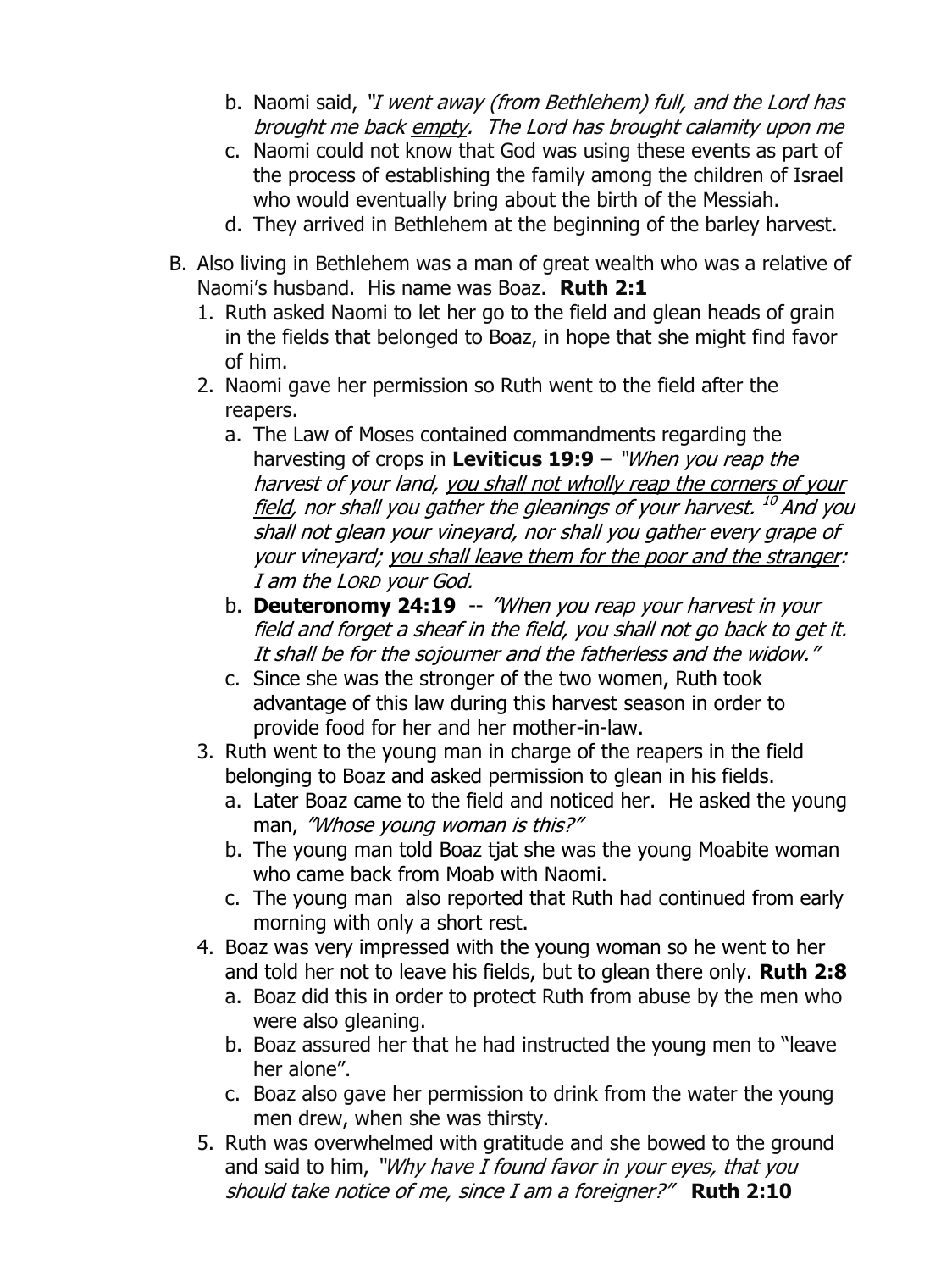- a. Boas answered her saying, "It has been fully reported to me, all that you have done for your mother-in-law since the death of your husband and how you have left your father and your mother and the land of your birth, and have come to a people whom you did not know before. The Lord repay your work, and a full reward be given you by the Lord God of Israel, under whose wings you have come for refuge." **Ruth 2:11-12**
- b. Ruth was very grateful to Boaz for the protection he offered her.
- c. Boaz offered her bread to eat at mealtime, so she sat with the reapers and she ate her fill and saved some to take back to Naomi.
- d. When Ruth went back to the field, Boaz instructed his reapers to purposely leave some sheaves in the field for her to glean.
- e. Ruth worked until the end of the day and took the grain she had gathered back to Naomi. She had gathered enough grain in one day to provide food for her and Naomi for about five days.
- f. Ruth told Naomi about the kindness of Boaz, then Naomi knew that he was their near relative and she was happy that Ruth would be able to gather food for them in a field where she would be safe. She also realized that Boaz might serve as a "redeemer".
- g. **Leviticus 25:25** "The land shall not be sold permanently, for the land is Mine; for you are strangers and sojourners with Me. <sup>24</sup> And in all the land of your possession you shall grant redemption of the land. <sup>25</sup> 'If one of your brethren becomes poor, and has sold some of his possession, and if his redeeming relative comes to redeem it, then he may redeem what his brother sold."
	- 1) This is the law Naomi hoped that Boaz would take advantage of, since he had been so good to Ruth.
	- 2) Naomi attempted to be a "match-maker" between Ruth and Boaz because she wanted Ruth to be married and well taken care of.
- 6. Naomi told Ruth what she should do to in order to get his attention:
	- a. At the end of the harvest Boaz was winnowing the barley at the threshing floor. This was when they took rakes and tossed the grain in the air so that the chaff would blow away in the wind leaving only the grain on the threshing floor.
	- b. Naomi told Ruth to wash herself, put on her best garment and her fragrant oil and go down to the threshing floor.
	- c. Ruth was not to make herself known to Boaz until he had finished eating and drinking. The end of harvest was a celebration with food and drink at the threshing floor.
	- d. Naomi told Ruth to wait until Boaz went to die down, then she should go to him, uncover his feet and lie down at his feet. Then Boaz would tell her what to do. **Ruth 3:1-4**
	- e. Apparently this action would be a sign to Boaz that she was petitioning him as a humble servant to act as her "redeemer" (according to the Levirate law).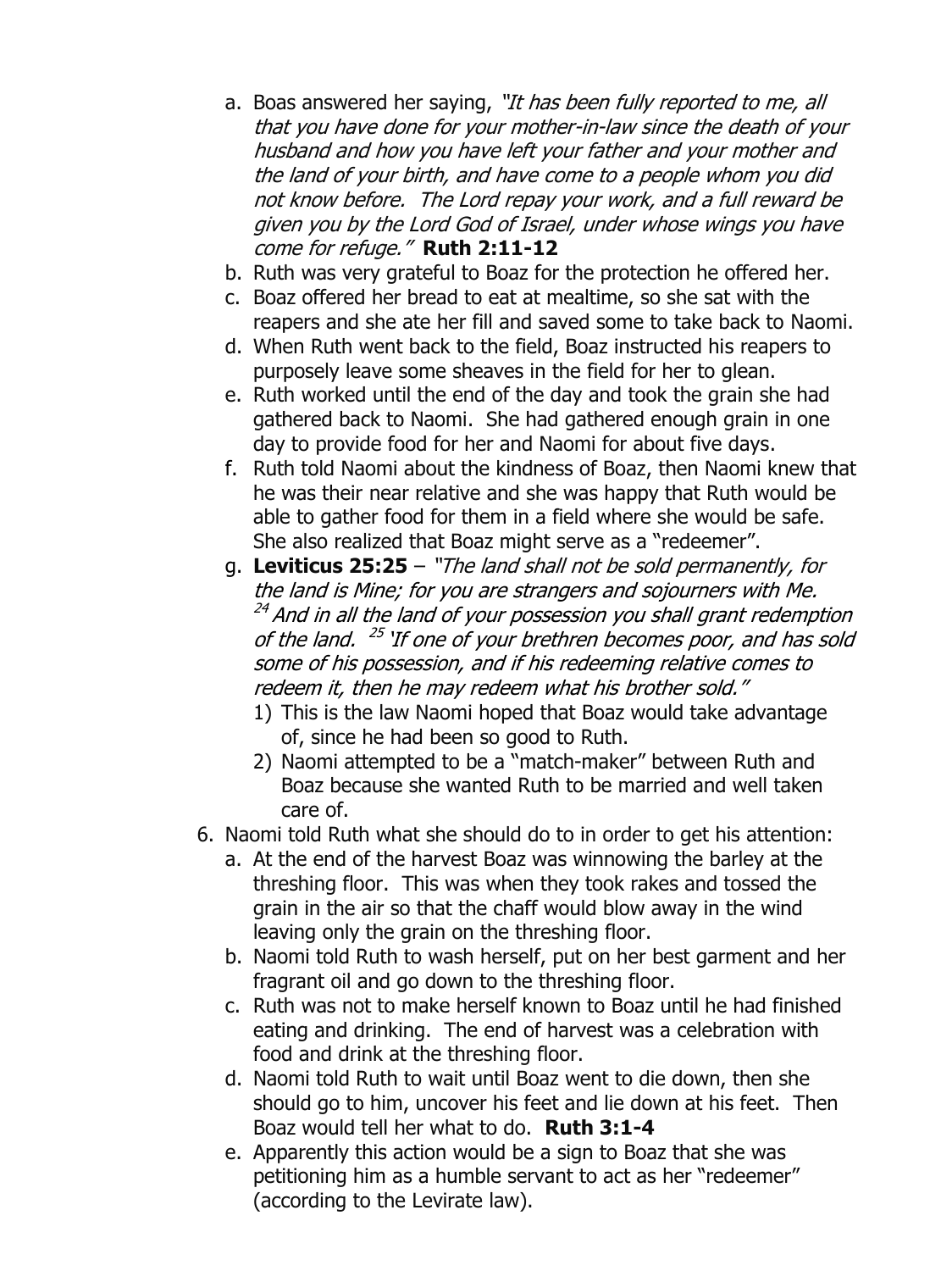- f. At midnight Boaz was startled when he saw a woman lying at his feet and he said, "Who are you?"
- g. Ruth said to Boaz: **Ruth 3:9** "I am Ruth, your maidservant. Take your maidservant under your wing, for you are a close relative."
- h. Boaz responded, "*Blessed are you of the Lord, my daughter! For* you have shown more kindness at the end than at the beginning, in that you did not go after young men, whether poor or rich. And now, my daughter, do not fear. I will do for you all that you request, for all the people of my town know that you are a virtuous woman. Now it is true that I am a close relative; however, there is a relative closer than I. Stay this night, and in the morning it shall be that if he will perform the duty of a close relative for you – good; let him do it. But if he does not want to perform the duty for you, then I will perform the duty for you, as the Lord lives! Lie down until morning." **Ruth 3:10-13**
- i. So Ruth lay at his feel until morning and she arose before one could recognize another. Then Boaz gave her grain to take home to Naomi.
- j. Ruth told Naomi all that Boaz said and Naomi told Ruth to wait to see how it would turn out, for Naomi knew that Boaz would not rest until he had concluded the matter with Ruth's nearest relative.
- 7. We learned in previous weeks that the "Levirate" law governed the marriage of a widow who had no children.
	- a. If a man died, leaving his wife with no children, the brother of her husband was to marry her and the first child they had would be counted as the heir of her dead husband. This was how the dead man's inheritance could be passed down in his name.
	- b. But if the brother refused, or if there was no brother, then the nearest kinsman would have this responsibility. However, if he refused, then the next relative in line would get the opportunity to marry the widow and continue her dead husband's lineage as well as protecting the inheritance of the land.
- 8. Boaz went to the gate of the city and waited for Naomi's near relative to come by. Then he invited him to sit down with ten elders of the city.
	- a. Boaz explained that Naomi's husband had sold his land when they left to go to Moab.
	- b. Now Naomi was back, Boaz was informing the nearest relative that he had the option of buying the land back for Naomi to "redeem" it.
	- c. Boaz said, "If you will redeem it, redeem it; but if you will not redeem it, then tell me, that I may know; for there is no one but you to redeem it, and I am next after you." **Ruth 4:4**
	- d. The near relative was very happy to have this option to add to his own land, so he said he would redeem the land for Naomi.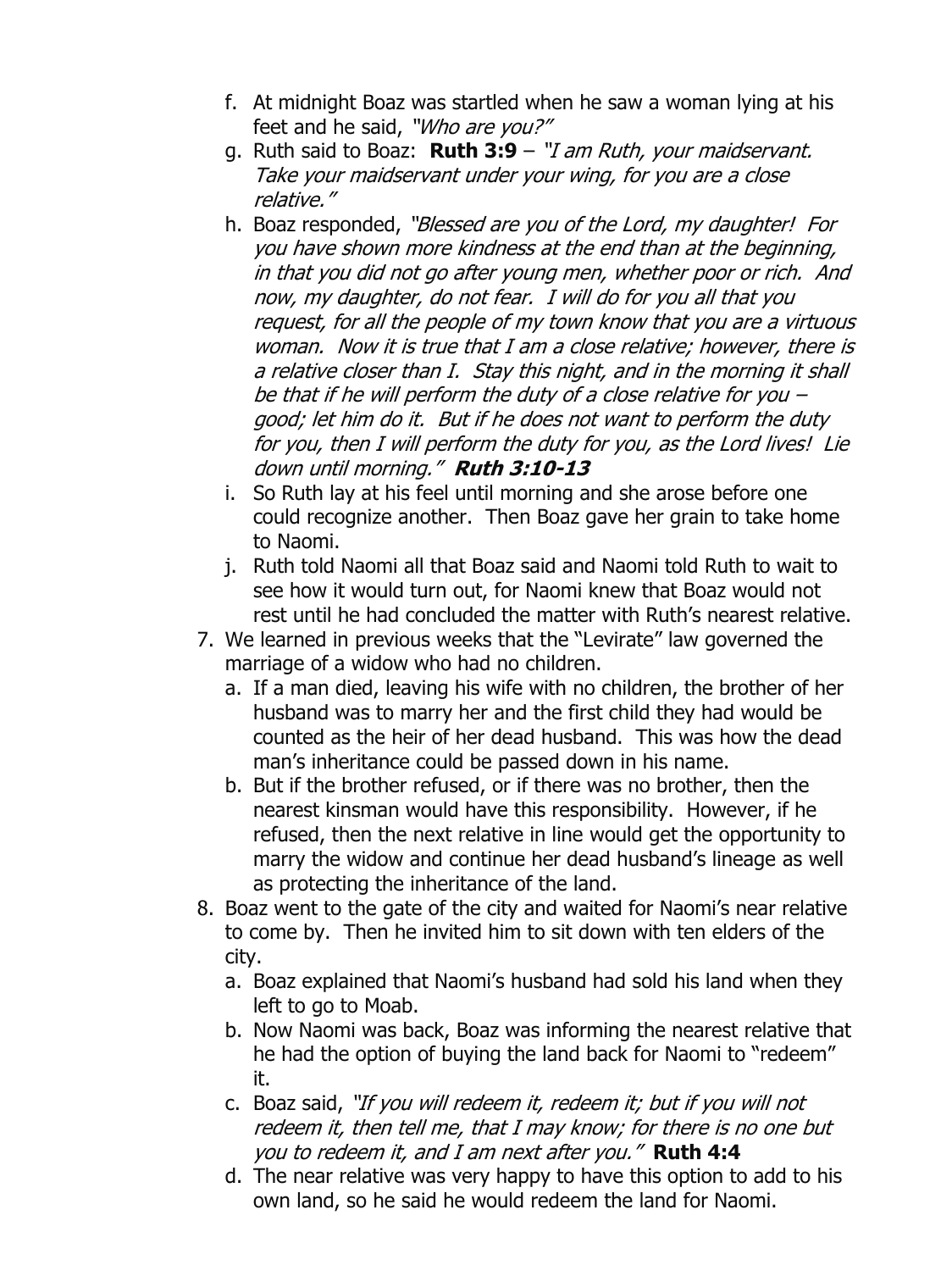- e. Then Boaz pointed out that in order to buy the field from Naomi, he must also buy it from Ruth, the widow of Mahlon in order to perpetuate the name of her dead husband through his inheritance.
- f. The nearest relative then said, "I cannot redeem it for myself, lest I ruin my own inheritance. You redeem my right of redemption for yourself, for I cannot redeem it." **Ruth 4:6**
- g. Remember, we learned that when a man refused his right to redeem the land of his brother, he had to remove his shoe and give it to the next person in line, confirming the fact that he refused his right as "redeemer".
- h. The near relative took off his shoe and gave it to Boaz and Boaz said, "*You are witnesses this day that I have bought all that was* Elimelech's, and all that was Chillon's and Mahlon's from the hand of Naomi. Moreover, Ruth the Moabitess, the widow of Mahlon, I have acquired as my wife, to perpetuate the name of the dead through his inheritance, that the name of the dead may not be cut off from among his brethren and from his position at the gate. You are witnesses this day."
- 9. So Boaz took Ruth and she became his wife and they had a son.
	- a. Naomi blessed them and said, "Blessed be the Lord, who has not left you this day without a close relative; and may his name be famous in Israel!
	- b. Naomi took the child in her arms and the neighborhood women gave him a name, saying, "There is a son born to Naomi." And they named him Obed, who was the father of Jesse, who was the father of David who became the second king of Israel.
- 10. Boaz's parents were Salmon and RAHAB (**Matthew 1:5**). And seven generations before his forefather was Perez, who was the son of Judah and TAMAR, also a gentile woman.
- 11. Tamar, Rahab and Ruth are all Gentile women who were chosen by God to give birth to sons who were in the direct lineage of Jesus Christ.
- 12. These Gentile women foreshadow the fact that God always, from the foundations of the earth, planned that all nations would be given the opportunity to become "children of God", His own "chosen people" through the sacrifice of Jesus Christ.
- C. What a great example of love we see in Ruth. She gave herself fully to her beloved mother-in-law, Naomi.
	- 1. This tells us a great deal about Naomi also.
		- a. Even though she described herself as "bitter" because of the tragedies of her life, she was not bitter toward Ruth.
		- b. She was not even bitter toward God, though she deeply mourned the loss of her husband and her sons.
	- 2. Naomi must have been very loving toward her daughters-in-law in order to inspire such devotion from them.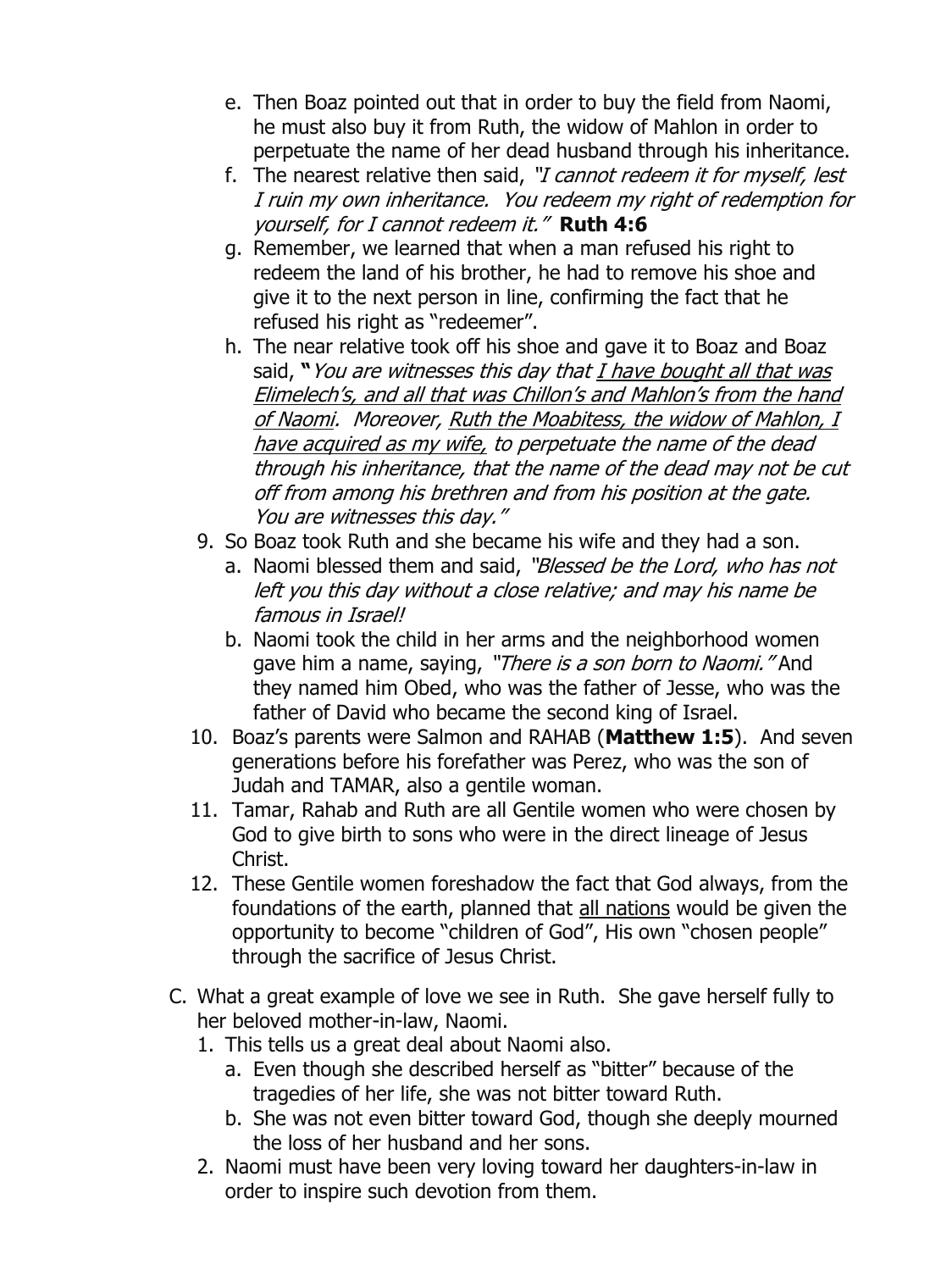- 3. They both loved Naomi so much that they were willing to leave their own parents and all they knew to follow Naomi back to Bethlehem.
- 4. Ruth's dedication to Naomi was amazing. She took on the responsibility of the hard work required to supply food for them both.
- 5. She was such a woman of integrity that Boaz noticed her immediately.
- 6. Ruth and Naomi were both richly blessed for their godly life choices and their faithfulness.
- 7. Naomi's bitterness was changed to great joy with the birth of her grandson, Obed.
- D. **Romans 12:10-18** gives us wise counsel in how we can follow Ruth's example and to give ourselves to others:
	- $^{10}$  Be kindly affectionate to one another with brotherly love, in honor giving preference to one another;
	- $^\text{11}$  not lagging in diligence, fervent in spirit, serving the Lord;  $^\text{12}$  rejoicing in hope, patient in tribulation, continuing steadfastly in prayer;
	- $^\text{\tiny{13}}$  distributing to the needs of the saints, given to hospitality.
	- <sup>14</sup> Bless those who persecute you; bless and do not curse.
	- $^{15}$  Rejoice with those who rejoice, and weep with those who weep.
	- $^{16}$  Be of the same mind toward one another. Do not set your mind on high things, but associate with the humble. Do not be wise in your own opinion.
	- $17$  Repay no one evil for evil.

Have regard for good things in the sight of all men.

- <sup>18</sup> If it is possible, as much as depends on you, live peaceably with all men."
- 1. Who would not want to be a part of a church family where these characteristics abound
- 2. This congregation is often described as loving, generous, encouraging and welcoming.